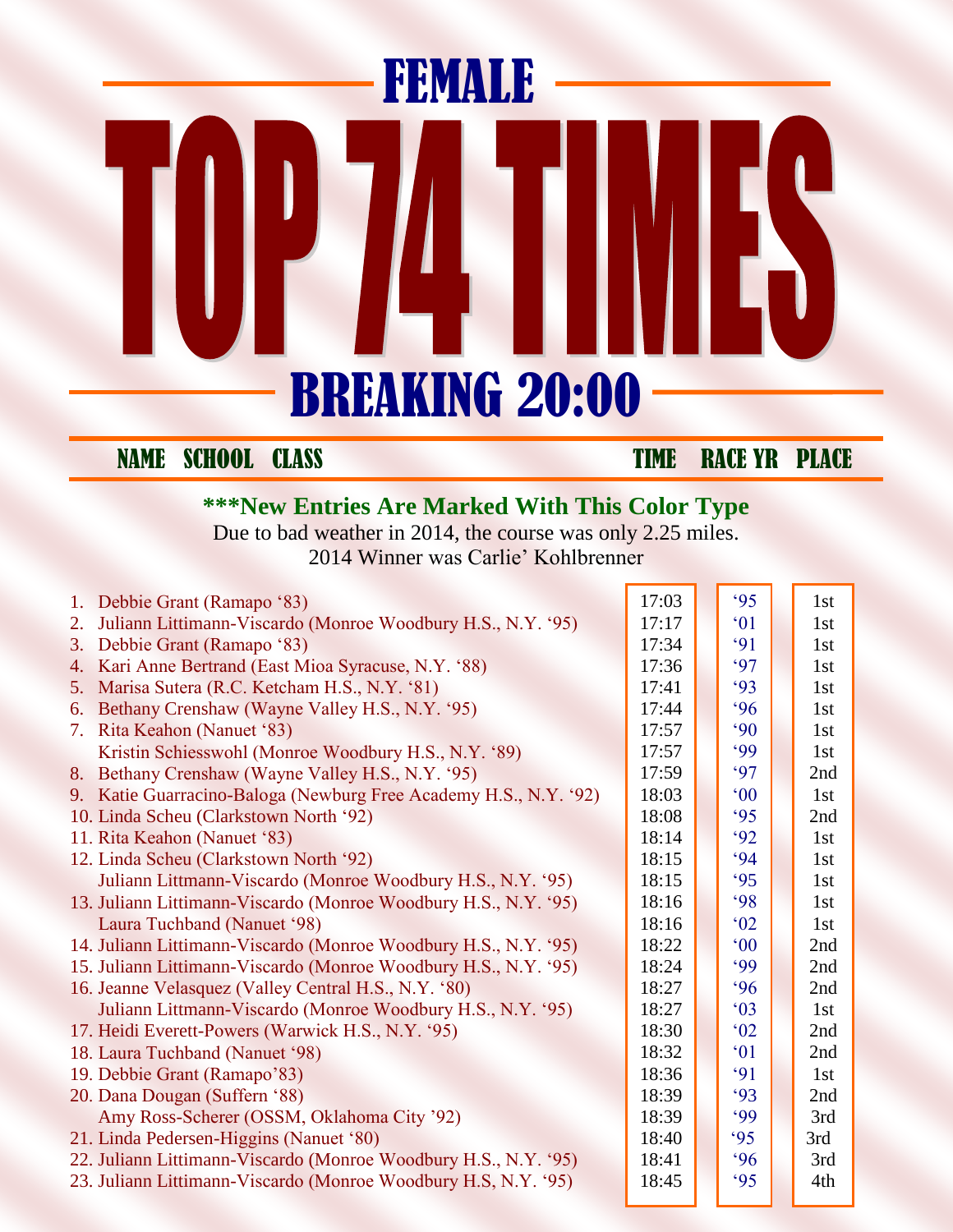| 24. Caile' Kohlbrenner (Tappan Zee '11)                            | 18:46 | $^{\circ}13$ | 1st |
|--------------------------------------------------------------------|-------|--------------|-----|
| 25. Rita Keahon (Nanuet '83)                                       | 18:49 | 89           | 1st |
| Alessandic Lynch (John Jay H.S., N.Y. '82)                         | 18:49 | 98           | 2nd |
| Rita Keahon (Nanuet '83)                                           | 18:49 | 89           | 1st |
| Caile' Kohlbrenner (Tappan Zee '11)                                | 18:49 | $^{\circ}15$ | 1st |
| 26. Katie Guarracino-Baloga (Newburgh Free Academy H.S., N.Y. '92) | 18:50 | <b>'98</b>   | 3rd |
| Juliann Littmann-Viscardo (Monroe Woodbury H.S., N.Y. '95)         | 18:50 | 97           | 3rd |
| 27. Linda Pedersen-Higgins (Nanuet '80)                            | 18:53 | 96           | 4th |
| Christine Bibbo (Monroe Woodbury H.S., N.Y. '93)                   | 18:53 | 98           | 3rd |
| 28. Kim Newsome (Clarkstown South '88)                             | 18:54 | 96           | 5th |
| Patti Zodda (Nanuet '88)                                           | 18:54 | $90^\circ$   | 2nd |
| 29. Christine Lange (Monroe Woodbury H.S., N.Y. '89)               | 18:57 | .99          | 3rd |
| 30. Julianne Littmann-Viscardo (Monroe Woodbury H.S., N.Y. '95)    | 19:01 | 07           | 1st |
| 31. Nancy Sayre (North Rockland '86)                               | 19:03 | 86           | 1st |
| 32. Patti Zodda (Nanuet '88)                                       | 19:04 | 91           | 2nd |
| 33. Heidi Evertt-Powers (Warwick H.S., N.Y. '95)                   | 19:06 | 01           | 3rd |
| 34. Amy Ross-Scherer (OSSM, Oklahoma City '92)                     | 19:07 | 92           | 2nd |
| 35. Erin Haugh (Nanuet '97)                                        | 19:08 | $00^{\circ}$ | 3rd |
| 36. Carol Yoon (Northern Valley Regional, N.J. '93)                | 19:09 | .99          | 5th |
| Miranda Kaye (Tempe, Arizona '95)                                  | 19:09 | 95           | 5th |
| 37. Megan Howell (Suffern '99)                                     | 19:10 | $^{\circ}03$ | 2nd |
| Becky Prial (Warwick H.S., N.Y. '04)                               | 19:10 | 04           | 2nd |
| 38. Carlie Kohlbrenner (Tappan Zee'11)                             | 19:11 | 12           | 1st |
| Katie Guarracino-Balgoa (Newburgh Free Academy H.S., N.Y. 92)      | 19:11 | 95           | 6th |
| 39. Carlie Kohlbrenner (Tappan Zee'11)                             | 19:12 | $^{\circ}11$ | 1st |
| 40. Rebecca Patten (Clarkstown North '92)                          | 19:13 | 95           | 7th |
| 41. Jeanne Velasquez (Valley Central H.S., N.Y. '80)               | 19:15 | 97           | 4th |
| Kim Newsome (Clarkstown South '88)                                 | 19:15 | 95           | 8th |
| Juliann Littmann-Viscardo (Monroe Woodbury H.S., N.Y. '95)         | 19:15 | $^{\circ}05$ | 1st |
| 42. Rita Keahon (Nanuet '83)                                       | 19:16 | 96           | 6th |
| 43. Rita Keahon (Nanuet '83)                                       | 19:17 | 86           | 2nd |
| Kim Newsome (Clarkstown South '88)                                 | 19:17 | 98           | 5th |
| Kim Newsome (Clarkstown South '88)                                 | 19:17 | 91           | 3rd |
| 44. Nancy Sayre (North Rockland '86)                               | 19:18 | 87           | 1st |
| 45. Shannon Fitzgerald (Tappan Zee '95)                            | 19:22 | 95           | 9th |
| Kim Newsome (ClarkstownSouth '88)                                  | 19:22 | 97           | 5th |
| Dawn Leary (Warwick, N.Y. '04)                                     | 19:22 | 04           | 3rd |
| 46. Jessica Romaniuk (Suffern '98)                                 | 19:23 | $^{\circ}01$ | 4th |
| Suzanne LaBurt (Monroe Woodbury H.S., N.Y. '81)                    | 19:23 | 04           | 4th |
| 47. Natiale Marquis (Pearl River '88)                              | 19:25 | 88           | 1st |
| 48. Patti Zodda (Nanuet '88)                                       | 19:27 | 88           | 2nd |
| Patti Zodda (Nanuet '88)                                           | 19:27 | 92           | 2nd |
| Kristin White (Monroe Woodbury, N.Y. '89)                          | 19:27 | $^{\circ}11$ | 2nd |
| 49. Bonnie Jeanne Regan (Mahopac H.S., N.Y. '97)                   | 19:28 | 99           | 6th |
| Megan Howell (Suffern '99)                                         | 19:28 | 02           | 3rd |
| Rita Keahon (Nanuet '83)                                           | 19:28 | 88           | 3rd |
| 50. Kim Newsome (Clarkstown South '88)                             | 19:30 | $90^\circ$   | 4th |
| 51. Michelle Franklin (Homer H.S., N.Y. '87)                       | 19:31 | 91           | 4th |
| 52. Kim Newsome (Clarkstown South '88)                             | 19:32 | $00^{\circ}$ | 4th |
| Julianne Littmann-Viscardo (Monroe Woodbury, N.Y. '95)             | 19:32 | $^{\circ}12$ | 2nd |
| 53. Aileen O'Shea (Pearl River '83)                                | 19:33 | 83           | 1st |
| Megan Howell (Suffern '99)                                         | 19:33 | 01           | 5th |
|                                                                    |       |              |     |